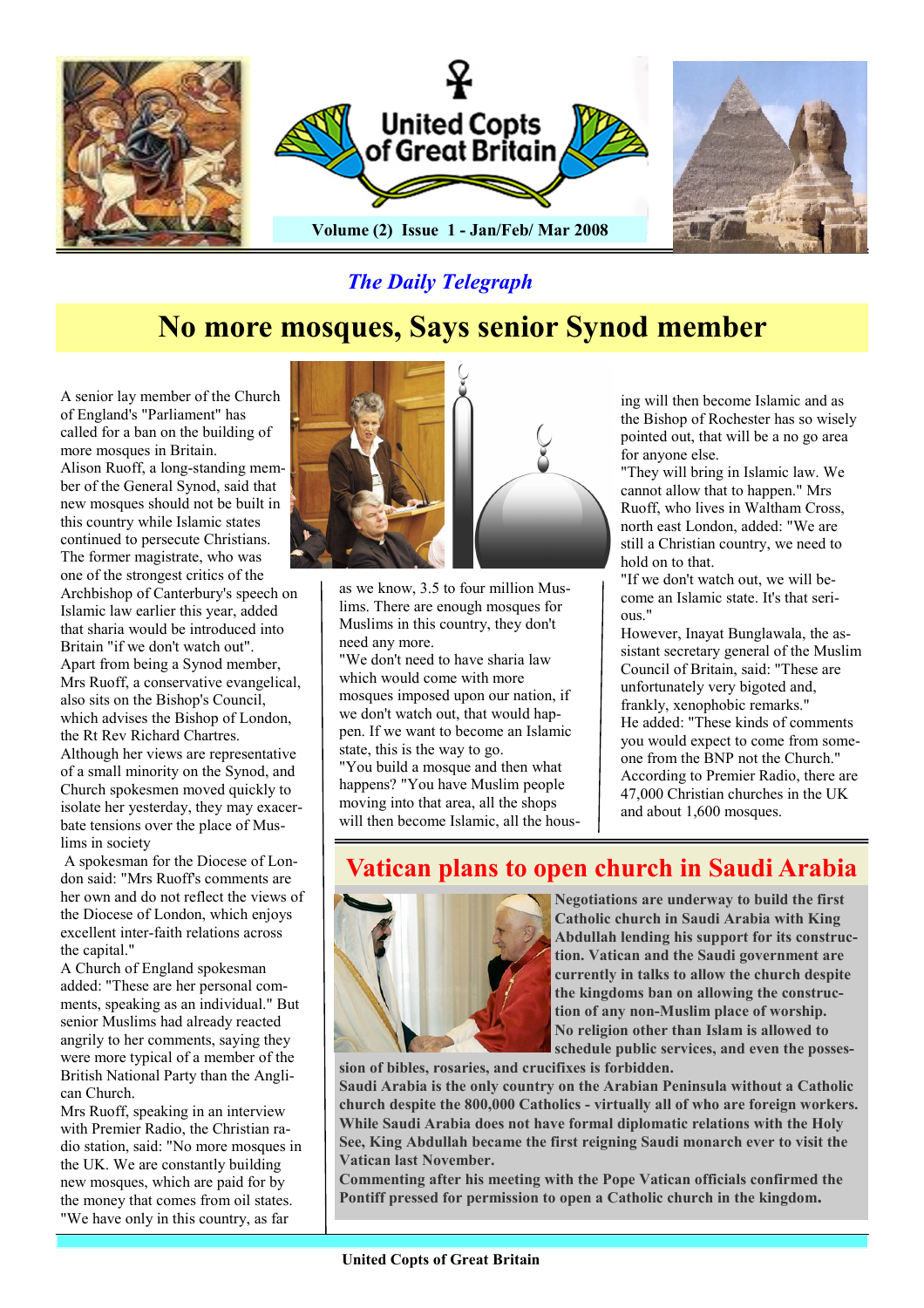## Tawifk Hamid Story of Indoctrination by Jama'a Islamiah in Egypt

## The man who would change Islam … if he is not killed first

Jackson Hole, Wyo.-Dr. Tawfik Hamid, 47, was born in Egypt to an agnostic father and liberal French mother. As a student at Cairo University medical school in the late 1970s, Dr. Hamid joined a radical Islamic group and became, in essence, a budding terrorist.

He has since eschewed violent teachings of the Qur'an and other Islamic texts and has embraced a new and more peaceful interpretation of the Muslim faith which he has developed and encouraged by authoring several books and lecturing worldwide. Dr. Hamid believes changing the Muslim religion from within is the only way to ensure world peace.

"It is the only hope to a long term solution to the problem and not just a recipe approach or a symptomatic treatment for the disease," the doctor told the Planet during a phone interview from Washington, D.C. "I want to treat the disease from its roots so that we guarantee that it does not come again in the future."

While Dr. Hamid preaches a peaceful interpretation of the Qur'an, his suggestions for dealing with radical Islamists have been accused of pouring gasoline on the fire. He often defends his position by saying the western world and America is too worried about seeming "Islamaphobic."

 "Stop asking what you have done wrong. Stop it!" he said. "They're slaughtering you like sheep and you still look within. You criticize your history, your institutions, your churches. Why can't you realize that it has nothing to do with what you have done but with what they want?"

Planet Jackson Hole: You claim you were approached in college by the man who is now considered Bin Laden's lieutenant, Ayman al-Zawahiri. He got you involved in a rather radical Muslim group called Jamaat Islamiyah. Describe the process.

Dr. Tawfik Hamid: It was a group inside the medical school itself and it was legal back then. We used to have three masques: One relatively peaceful, another a bit more aggressive, and Jamaat Islamiyah. Approximately 3 percent of the students at the school were members of Jamaat Islamiyah. You go to pray with them. They put your name on some sort of list. You sign and are considered a member. It was a group that prepared you, indoctrinated you, with the violent teachings.

PJH: The indoctrination process has been likened to a "brainwashing." You, yourself, have detailed stages – Stage I: creating hatred toward nonbelievers; Stage II: eliminating empathy or sympathy toward the pain and suffering of others; Stage III: accepting or using violence against others. How far did they suck you in … and how?

TH: When you are motivated by religious beliefs [they] can be used by some people to suppress your ability to do critical thinking. They did this to me by using certain verses and certain tactics. For example, they liked to use a phrase, 'If you think, you become an infidel.' So they use tactics that make it difficult for you to question or think. They say to you, 'This is the will of Allah. You cannot negotiate with God and you have to just obey blindly whatever he says to you.'

#### PJH: And the process is subtle?

TH: The process is gradual. One day I prayed with them and they asked us to stand in queues with no separation or gaps in between our shoulders and our feet. This was intentionally done to make us feel as if we were at war. To quote the Qur'anic verse: "God loves those who fight for his cause as if they are one cemented or solid structure with no gaps between them." So they put you in the Jihadi mind. You start to feel like you are a soldier, not just someone who is worshipping God. You are a part of a system that is declaring war on non-believers or infidels. In fact, they use the power of hellfire very effectively. The Qur'an describes the hellfire in very poetic and powerful [imagery], with great detail in the torture tactics.

PJH: And I have never heard anyone but you mention this, but there is the use of sexual deprivation on young recruits, adolescent males, at a time in their lives when their bodies are raging with testosterone.

TH: Many students are unable to have any sexual relationships because marriage was very costly and very difficult while they are students. Extramarital relationships are very difficult in this culture and strongly prohibited. So, on one hand you have this sexual frustration, on the other hand you have a description of paradise full of ladies and women waiting for you there. This creates some distortion in our minds and many of the students back then were truly dreaming about going to paradise; dying for Allah as a martyr or shahid, and go to paradise to have these ladies up there.

Continuation Page 3



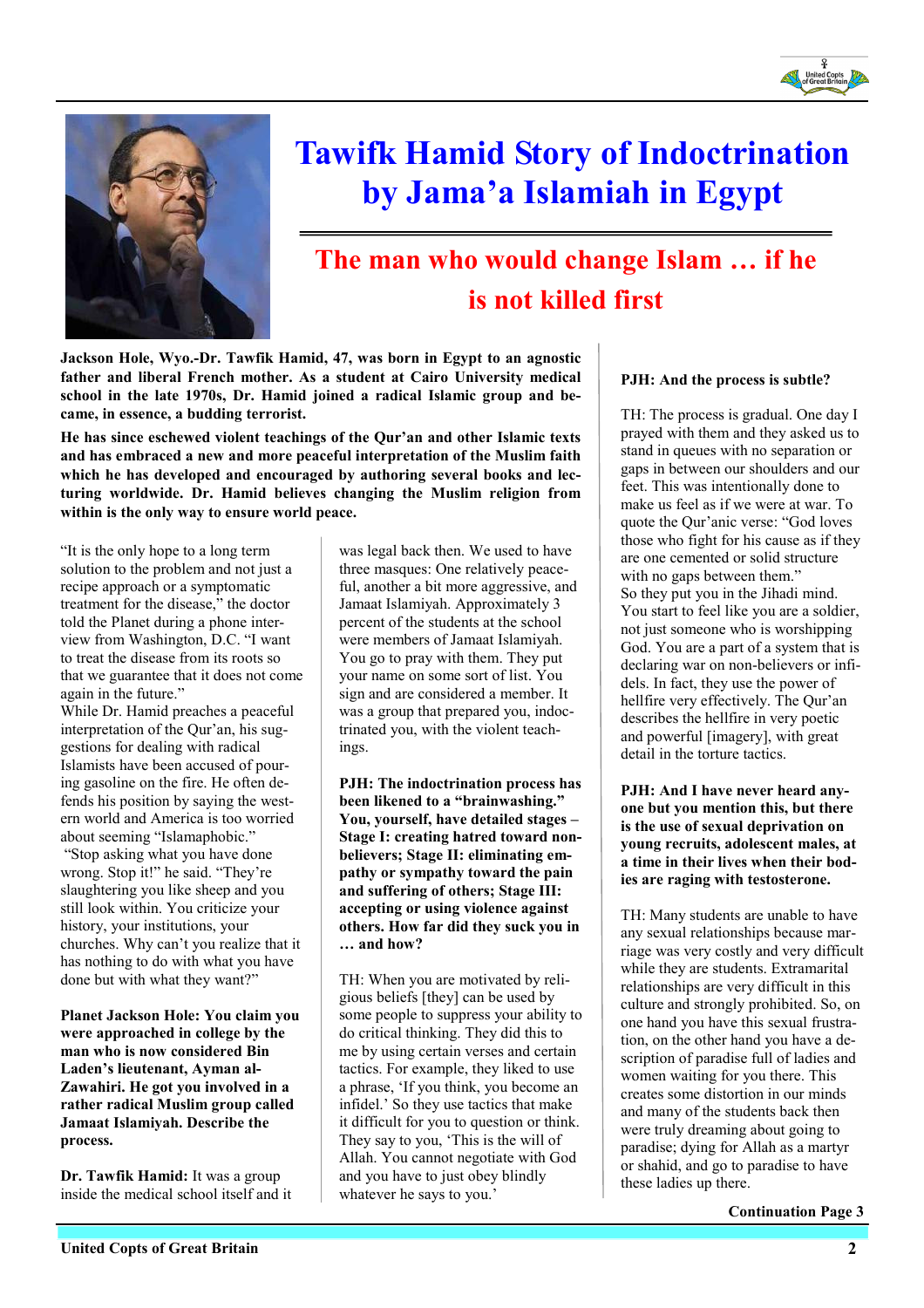

#### From Page 2

#### PJH: How does this apply to women suicide bombers, who are now starting to become more prevalent, where you used to never hear of such a thing? What are they promised, Chippendales and fat-free ice cream?

TH: Look, the dream of going to God and the paradise and to die in martyrdom or shahid is actually in the mind of many women including my wife. She used to dream about dying as a martyr to go to paradise. But the dream for women is a little different. Women are affected by the fear of hell more than desire in having sexual things in paradise. There are words of the prophet Mohammed which are not Qur'anic but are generally accepted by most Muslims, that says most of the people in hell are women. The women are generally afraid of going to hell because the torture tactics are clearly described in the Qur'an.

#### PJH: But you got out. You are not hiding in a cave with al-Zawahiri. You are here in the U.S. and a devotee of a kinder Islam.

TH: I reached that level [Stage III] and what happened was certain event. There was a big party in the medical school. It was an innocent party but the Jamaat Islamiyah saw it as un-Islamic, so they gathered in the hundreds, more than a thousand, actually, and they prayed in the middle of the school showing power and chanting, 'Allahu Akbar,' and threatening to stop this innocent party by violence. On this day, I was standing beside someone who was the leader of the fourth group of the Jamaat Islamiyah and he was planning with other people to kidnap one of the police officers and bury him alive. To dig a grave beside the mosque and bury the man alive.

And I just thought this was too much for me. It awakened my conscious and I felt there was something fundamentally wrong here and I started to think, which was the opposite of what they told me. And when I started to think, the whole process started backwards and I started to develop a new interpretation for the Qur'an and the Islamic teaching. This was the triggering factor. I found some Qur'anic verses

that encouraged me to tell the truth even if it was against my culture.

#### PJH: You have described al-Zawahiri as a fiercest speaker you have ever heard.

TH: He is a man of great conviction. There is no doubt he believed in what he was saying. He was not doing it to gain money or wealth – he was from a relatively wealthy family. He was a very intelligent person. He had a great future in Egypt if he continued in the Arab world as a doctor.

It's like Bin Laden, who was a billionaire and left everything to go to live in the mountains of Afghanistan. He left a five-star hotel to live there. So these people are truly convinced in what they are doing. Plus, if they have that charisma, like al-Zawahiri, he can just blow you away and you feel that you are totally captivated by his form of teachings that are very, very inflammatory and very powerful at the same time.

### PJH: If we locked the both of you in a room ...

TH: [Chuckles]

#### PJH: … and waited to see whose interpretation of the Qur'an would prevail, what would happen? Who would convince who?

TH: I will tell you, my views can be very convincing but his views are supported by a lot of other scholars and, also, he would use violence against me. So for me to use convincing here would not be very … well, let's say, I would try to convince him and he would try to kill me.

PJH: Which leads me to some of the more controversial aspects of your lectures, Doctor. You have said HAMAS must be crushed militarily. Economic pressure must be forced on Saudi Arabia. You encourage western civilization to meet terrorists' violence with violence. Would that be a fair assessment? TH: With MORE violence, sometimes. We have a recent example in history with the Nazis and the Emperor of Japan. We couldn't change the ideology of the Nazis or the Japanese by peace or love or harmony or mutual understanding. The change in their educational system and their ideology

happened only after their military defeat. You give your enemy a powerful military defeat, then you will be able to change their education.

This is what I'm suggesting here with HAMAS. The problem with Israel, for example, is they use what I call 'a moderate dose of antibiotics,' which does not kill the infection , it just gives the wrong impression that the antibiotics are not working. What I'm saying is if you are going to use power in the military against the violence of barbarians like this, then you have to use sufficient power to suppress them. As long as you are using this moderate dose of power, the problem will remain a chronic problem. This might be viewed as very aggressive but, unfortunately, this is what history teaches us.

In [the cases of] Hitler and Japan, the world used sufficient power to devastate them and the war was ended and peace happened after that. It was not peace with Hitler and Japan that brought peace. It was military power.

#### PJH: A little peace upside their head, eh?

TH: But it has to be devastating. It cannot be moderate military power; otherwise the war can continue forever.

#### PJH: And in the case of Saudi Arabia, it doesn't help that, as a nation, we're hooked on their oil.

TH: Of course. It's a waste of your time if you try to use military might. What is needed is some type of economic pressure to push them toward modality. I'm not an advocate of sudden change of structure of the system there. Some people advocate immediate democracy or the changing of the government's mind. My belief is this can create chaos like what's happening in Iraq.

I believe it would be more wise to use their political leaders, some of whom are relatively pro-American, and cooperate with them and give them expertise and assist them in some way or another and work together to defeat radical Islam, which is also a threat to them. It's like a chess match - one step at a time. Creating democracy now, before defeating radical Islam, can just invite an Islam which can cause more trouble for the world.

Continuation Page 4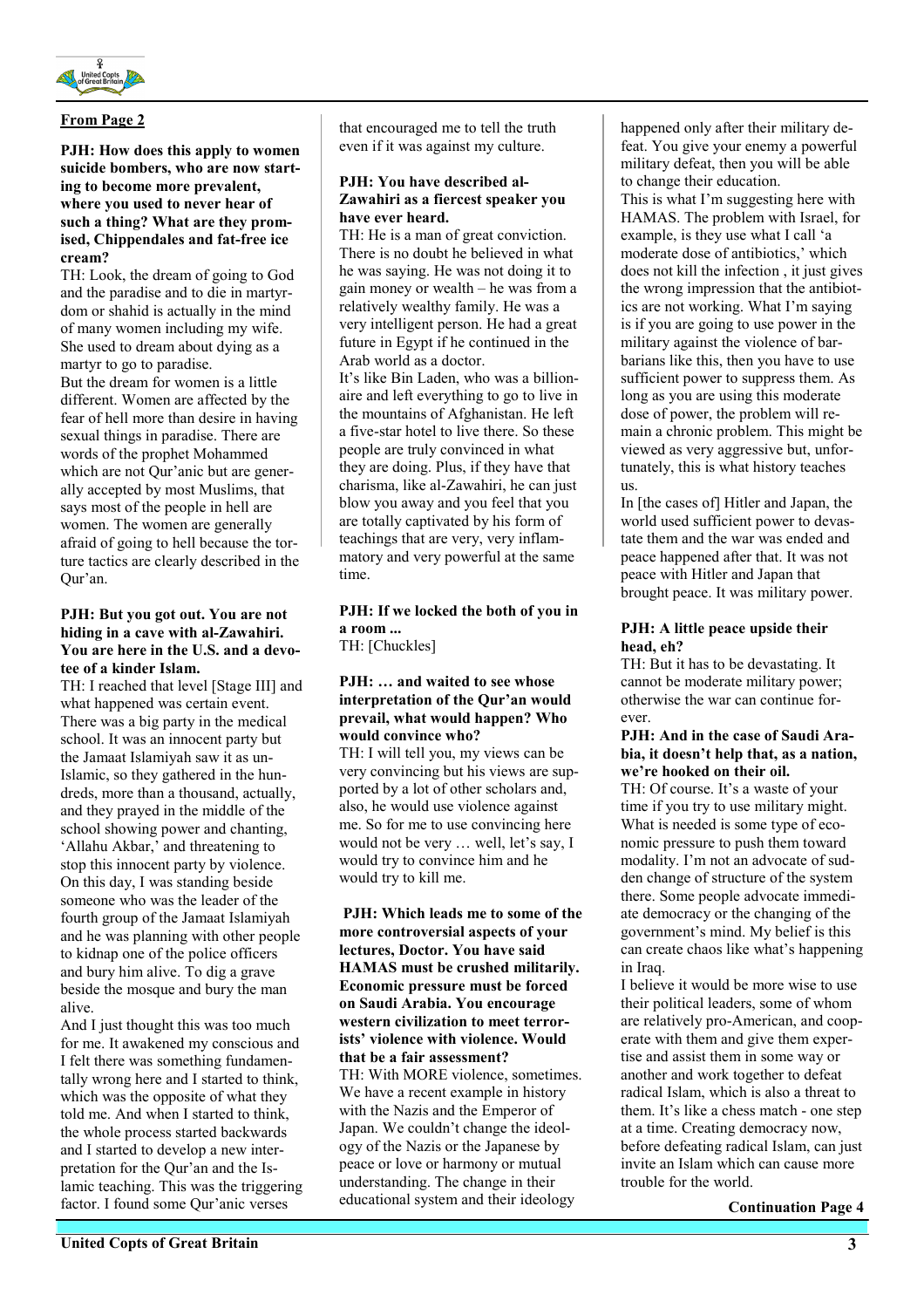

#### PJH: On Glenn Beck's television show, you got into it a little bit with CAIR's (Council on American-Islamic Relations) Ahmed Bedier. What happened there?

TH: It's something we all need to recognize. You cannot call a person a moderate if he believes he should kill apostates or he allows the beating of women and stoning them to death, or allows slavery to come back again, or uses war against non-Muslims to subjugate them to Islam, or calls Jews "pigs and monkeys." You can't consider this a moderate person or organization.

What I am trying to do is propose a real treatment to the problem. To provide a new or alternative interpretation to the Islamic text which is feasible because the Arabic language is very flexible; you can interpret at the literal level or even metaphoric level.

#### PJH: You have a unique, insider's understanding of the jihadist, the terrorist. You say you knew America would be hit two years before the attack on the World Trade Center in 2001. You saw it coming.

TH: As a simple observer, I saw the growth of Islamism and the violence and I could tell, at the end of this curve, they will start attacking in the West. It was obvious. They declared war against the western civilization and their freedoms, especially the freedom of women, and they hated to their guts any sort of liberal values. I knew this cancer was growing and it was sure to hit the west but where to hit? You have, in the Arab culture, a

proverb that means, "It is better to attack the most powerful, so that the weaker ones become afraid of you." So they chose America because it's the most powerful country. Now, why New York City? Because, based on a Qur'an verse that says, "Whatever they do to tease the infidels or cause them pain, they will be rewarded by Allah for this." So they chose New York City because they believed it would cause maximum pain to America because it is the capital of money and the symbolism of the twin towers would be most damaging. PJH: Do salafist or fundamentalist Islam and radical Islam have to From Page 3 The proverb that means, "It is better to T'll give you an example. In the car-

> mean the same thing? TH: A fundamentalist is someone who doesn't want to shake hands with women. He will force his wife and daughter to wear the hijab. They don't allow TV in their homes. It's more within. The effect of it is within. Radical Islam is outside. It's forcing others to believe. It's using violence against Christians in order to subjugate them to Islam. They are really two faces to the same coin.

PJH: It sounds like a radical is a fundamentalist who takes up jihad. TH: Yeah.

PJH: Let's talk about how your views apply to our current political scene and the race for presidency. Barack Obama, for instance, has made no bones about how he would seek face-to-face meetings with leaders in the Arab world that we have struggled with. Will that be effective?

TH: That will never work. In fact, it will actually aggravate the problem.

toon [depiction] of the prophet Mohammed, for example. When the cartoon was published, it was the 30th of September, 2005. Until four months later, January 2006, there were no violent demonstrations, okay? On the day when the Danish magazine [Jyllands-Posten] apologized – this was the 30th of January, 2006 – within 48 hours, violent demonstrations erupted throughout the world.

 That is the phenomenon; that you show weakness and withdrawal with these people and they actually think of attacking you more. They attacked you in Kenya and Tanzania on your embassies in 1998. Your reaction was weak. This weakness encouraged them to attack you again.

So in trying to negotiate with the jihadists or radicals without losing your freedom is [impossible]. [Both] al-Zawahiri and Bin Laden said to you, "Convert to Islam or we will declare war on you." This is a simple, clear issue that has been stated by the leaders of al-Qaida and has been repeated over and over. So why don't you believe them? It is crystal clear; they are not ready to negotiate. They just want your submission.

[Obama] might be interested to negotiate but they are not. And you cannot negotiate with yourself. It's just dreams. And I can see some people in the political field, especially, in my view, some of the liberal left; they live in dreams rather than reality. This approach, these politicians, I believe, will just bring more catastrophes to the world.

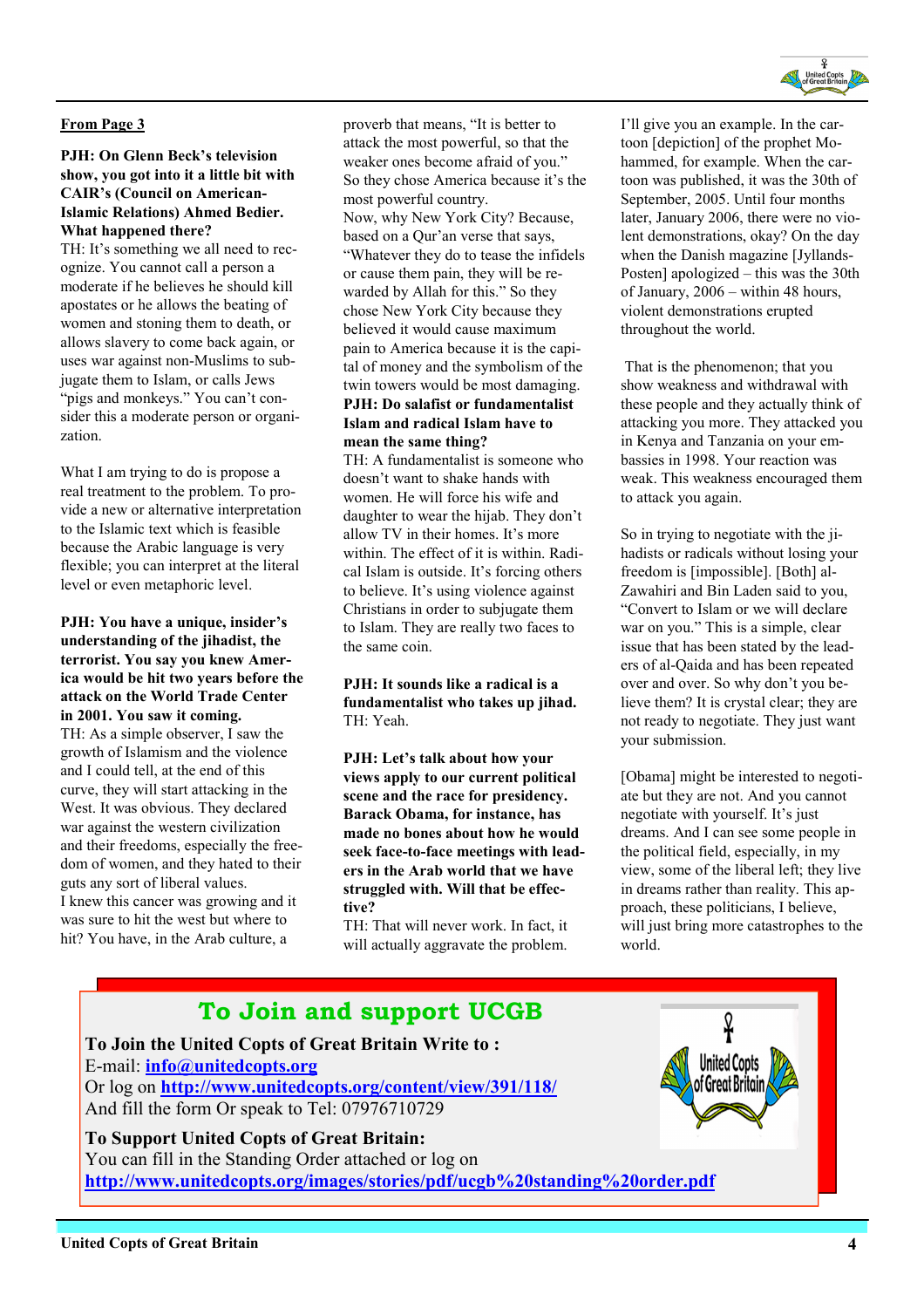

## UK: Female Muslim doctors 'must remove veil'

 Female Muslim doctors must be prepared to remove their veil to treat patients effectively, under new guidelines issued yesterday. Religious clothing must not present a barrier to building trust and communicating with patients, the General Medical Council said.

Doctors should be prepared to set aside personal and cultural preferences, advised the document, Personal Beliefs and Medical Practice.

The council also said doctors must be open about procedures they object to because of their beliefs, such as abortion.

The Muslim Council of Great Britain supports the

#### Www.telegraph.co.uk



GMC guidance saying that female Muslim doctors have a responsibility to put patient care first.

Women could wear the hijab, which covers the head but not the face.

Dr Abdullah Shehu, the chairman of the Muslim Council's medical committee, said: "While wearing a veil does not preclude someone from practising medicine, there is no harm in removing it where the ability to communicate or care for the patient is compromised. The Muslim community very much welcomes this guidance." The guidance states: "Some

patients, for example, may

find that a face veil worn by their doctor presents an obstacle to effective communication and the development of trust.

"You must be prepared to respond to a patient's individual needs and take steps to anticipate and overcome any perceived barrier to communication."

Other issues covered by the guidance are that doctors cannot refuse to care for patients before or after having an abortion because they object to the procedure. They must also respect the views of Jehovah's Witnesses, who refuse treatment if it involves having blood transfusions.

## Egypt Detains Christian Bookshop Worker

CAIRO EGYPT (BosNewsLife)-- A Christian bookshop employee in Egypt faced possible police interrogation Monday, March 17, after being detained over the weekend by security forces who also confiscated books, compact discs, and issues of a Christian newspaper, a religious rights group said.

Shenouda Armia Bakhait was arrested Saturday, March 15, after un-

dercover police "stormed" the Nile Christian Book Shop in Cairo, reported Advocates For The Persecuted, a US-based nonprofit organization that advocates for religious minorities in the Middle East.

 The leader of the group running the shop, the Egyptian Christian Youth Union (ECYU), was quoted as saying that two senior officers and eight undercover policemen "stormed" the shop at noon Saturday Cairo time. "Mr. Shenouda was interrogated for more than five hours" by a prosecutor and court president, said ECYU President David Joseph, whose Egyptian name is Nagy Atia, in a statement.

He claimed that under Egyptian law the bookstore worker should have been released immediately as no wrongdoing could apparently be established. If there was a basis for accusation, he could then be held for four days to allow time for an investigation.

#### DETAINED AT NIGHT

However, "The interrogators...detained him only for the



night, with plans to continue the interrogation the next day," he said. "They [also] requested a report from the Egyptian national security office about the activities of Mr. Shenouda and the Nile Christian Book Shop. Egyptian authorities claim they can detain Mr. Shenouda for up to 40 days without a trial under Egypt's emergency laws," Joseph was quoted as saying.

Shenouda's whereabouts were not known Monday, March 17, and Egyptian officials could not immediately be reached for comment.

Jan Fletcher, executive director of Advocates For The Persecuted, said the arrest came one day after Mohammed Hegazy came into the bookstore, apparently to buy books. Hegazy is the first Egyptian Muslim convert to petition Egypt's Administrative Court to change his religious affiliation on his national identity card.

A hearing over his petition sparked "a melee" in an Egyptian courtroom in January, the group said. Judge Muhammad Husseini reportedly denied Hegazy's request in January, ruling that it was against Islamic law for a Muslim to leave Islam.

The Nile Christian Book Shop opened in 2006 in a location that first housed a bookstore in 1890. Christians have complained of growing pressure from Islamic militants in the mainly Muslim nation.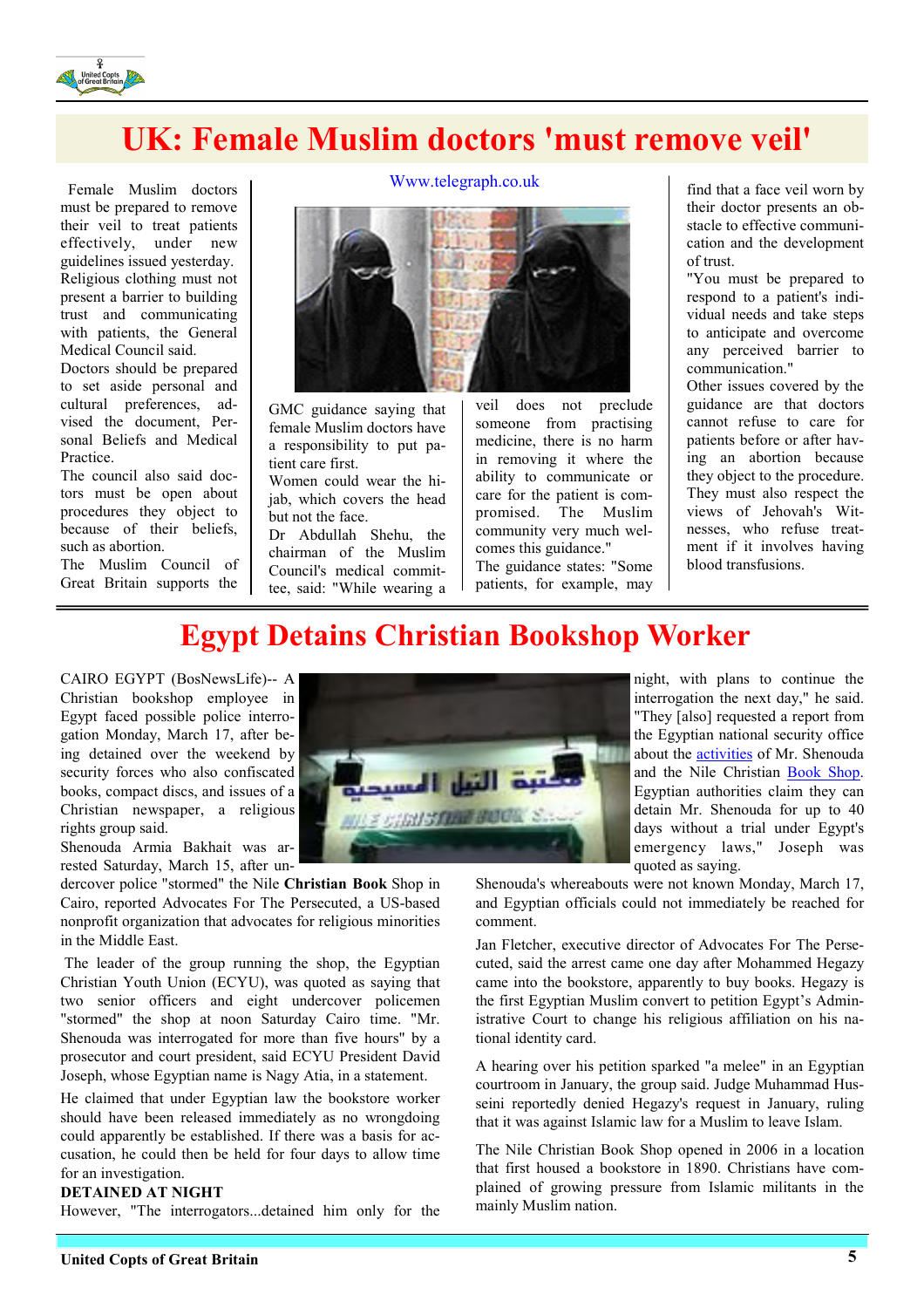## Our brand of democracy

In an interview with a Russian newspaper on the eve of his visit to Russia, President Mubarak said: "Western-style democracy is not de facto universally applicable regardless of time and place; each society has its own brand of democratic experience consistent with its own state of affairs'. The President's statement prompted me to attempt a tracing of the features of Egyptian democracy, supposedly consistent with society's conditions. It was then that I realised the announcement was intended as a justification or an apology for the absence of democracy in our country. When I looked around the non-Western world, I found democratic models in Turkey, India, Pakistan, Mali, Taiwan, and many other countries where the people's will was realised by peacefully choosing their leaders and representatives via ballot boxes. So what is the problem with Egypt? It has nothing to do with freedom of expression, but with the non-existent mechanism for change or power rotation. Whenever the topic of absent power rotation crops up, it is branded as a Western tradition. Egyptian democracy, it is said, has to be authentic, stemming from society's values and traditions. Yet evading pluralism

and power rotation has become an established feature of our political life; a situation that is becoming increasingly difficult to justify. Whenever elections approach we are inundated by glossy,

hollow slogans of the type: "A more effective role for political parties in political life", "fair representation for all public sectors", and "empowerment of women". Yet facts on the ground are exactly opposite. Whenever a serious political alternative looms on the horizon and appears to pose a real threat to the dominion of the ruling party, tolerance is thrown to the wind and all the means at hand are employed by the ruling regime to crush the budding movement.

Amazingly, that suppressive attitude does not now solely apply to the opposition, but is now rampant within the ranks of the ruling National Democratic Party (NDP) itself. Several promising NDP members have been sidelined in the upcoming municipalities elections. The NDP leaders and decisionmakers appear to be preoccupied with winning all the seats of municipal councils and excluding all 'other'. Only now the 'other' does not come from outside the NDP but may be an

By: Youssef Sidhom, Watani News



NDP woman, Copt or young man, who are excluded from running the elections on grounds that their chances at winning may be uncertain. The party's decision-makers prefer to field candidates with family and tribal leverage rather than those who depend in their electoral campaign on the party's platform and politics. Empty slogans of equal representation are put aside since the workable slogan is "the end justifies the means".

"The end justifies the means" may be fully acceptable in genuine democracies in the West or in other parts of the world when competing parties may fight for 30 or 40 per cent of the votes, and form coalitions with other parties to win a place in the legislative body. In such cases, no party can afford to field a candidate with uncertain chances. But this is not the case in the upcoming municipal elections, for the ruling NDP is sure to control 90 per cent of the seats. The party then could have taken the risk of nominating 10 per cent of candidates with uncertain opportunities, to demonstrate a stance with balanced representation and accepting the other. But such an attitude requires political imagination and broad mindedness.

The policy of the NDP, backed by the security apparatus, has managed to empty the scene of competitors; a situation that implies that the municipal councils are corrupted before they are born; polling stations are expected to be void of voters. I have received a host of complaints from active NDP members who were excluded from contesting the elections, for being young, women or Copts. I will present the cases in detail once the elections scheduled for 8 April end. I dedicate this article to all those who stood against assigning quotas for women, Copts or young people. I believe that in cases of the absence of political imagination, positive discrimination remains the only effective mechanism for the emergence of a brand of democracy consistent with our society's norms.

### Journalist Says His Was a Personal Journey, not a Political Act



 Pope Benedict XVI had a surprise guest at the Easter Vigil: A prominent Italian

Muslim who had spent a year preparing to enter the Catholic Church. Magdi Allam, 56, was baptized March 22 in the globally televised Easter Vigil at St. Peter's Cathedral. In the tense dialogue between Christians and Muslims, his personal statement of faith was misinterpreted by some as a provocative political maneuver. But Allam told the Register that he, not the co-religionists he left behind, knows best why he converted to the Catholic faith.

 Allam was born in Cairo and attended Catholic schools. He says he remembers being interested in the Catholic faith as early in his life as age 4. Though they didn't try to convert him, he said, the formation by the Salesians and Comboni sisters helped him "become aware of the reality of religion, it allowed me to share in the lives of Catholic religious and lay figures, to read the Bible and the Gospels, to attend Mass." He moved to Italy in 1972 at age 20 and has lived there since. In recent years, he said, "two experiences accelerated my path" to conversion. "The first was five years ago when I found myself escorted under armed guard because of threats from extremists and Islamic terrorists," said Allam. "This situation forced me to reflect not only on the reality of Islamic extremism, but also Islam as a religion." The second experience was the opportunity to encounter ordinary Catholics — and one extraordinary one, Pope Benedict XVI himself.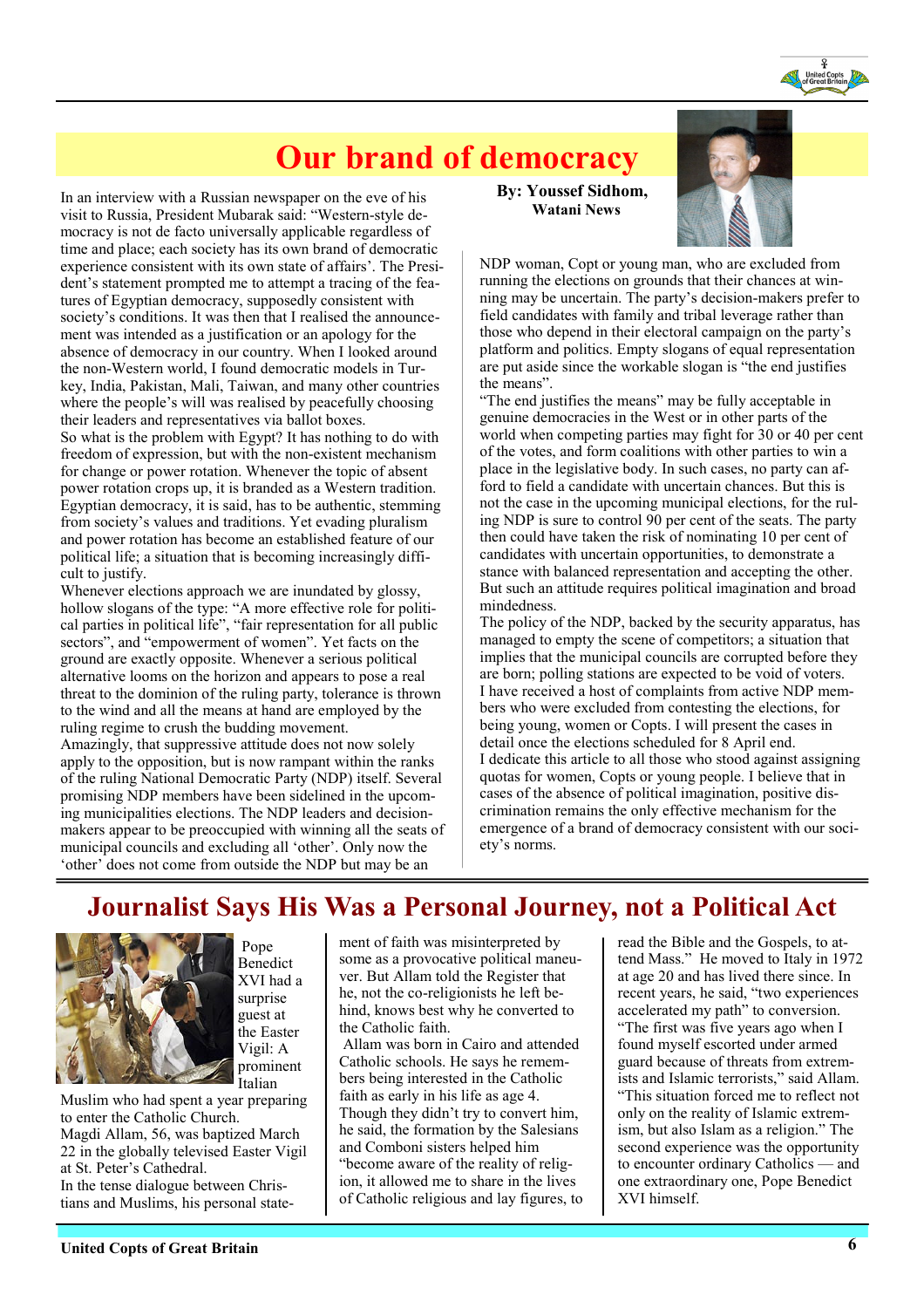

## ارتفاع جنوني للأسعار في مصر يؤدي الي معاناة كبيرة للمواطنين

كتبت صـحيفة "الحيـاة" الـصـادر ة فـى لنـدن تقريـر أ لمر اسلتها في القاهرة السيدة أمينة خيري تقول فيه "في أواخـر ثمانينــات القـرن العـشرين، تزعمـت مجموعـة مـن الـسيدات المـصـريات حركـة شـعبية لمقاطعة اللحوم الحمراء. وذلك بعد ما ارتفع سعر الكيلو غر ام الواحد منها إلى حوالـي عشرة جنيهـات مصرية. ور غم النجاح الذي حققته هذه الحركة في حينها إلا أن تكرار التجربة بعد عقدين من الزمـان شبه مستحبل

الغلاء الجنوني الذي طاول كل أنواع السلع الغذائية فی مصر دفع المصريين إلى ابتكار سبل جديدة تناسب روح العصر ، منها ما هو إنساني ومنها ما هو «حيوانـي». حركـات شـعبية عـدة خُرجت إلـي النور، سواء الإعلامي أو العنكبوتي، أخذت عل*ي* عاتقها مهمة شن هذه الحرب التي باتت لا تستنزف الدخول فقط، ولكن الأرواح أيضاً، أبرزها الروح التي انتحر صاحبها قبل أبـآم من أعلـي جسر وهوّ يحمل زجاجـة زيـت اشـتراها بعـشرة جنيهـات مصر ية كاملة

إحدى الحركـات الـشعبية هـي «مواطنـون ضـد الغــلاء» الــتي تهـدف إلــى تأســيس اتحــاد عــام للمستهلكين المصريين بهدف حماية حقوقهم، أسوة بالاتحادات التجاريـة والمصناعية، بالإضبافة الـي التشهير بالتجار الجشعين بنشر أسمائهم الجديد أن الحركة لا تعتمد على النقد فقط، لكن تعترف وتشيد بكل الجهـود الإيجابيــة الـتـى يبــذلها المواطنــون والحكومة على حد سواء لتحقيق هذه الغايـة، مـا جعلها تخصص جانباً لتكريم «المواطن الإيجابي» حـوى أسـماء لمحــافظين ووزراء ابتكـروا سـبّلأ تسهَّل على المواطن الحصول على السلع الرئيسية. وكــان أحـدث «مـواطن إيجــابي» فـي قوائمهــا هـو رئيس الجهاز المركزي للتعبئة العامة والإحصاء المستشار جودت الملط وذلك «لمواقفه المنحازة لـصالح المـصريين»، والتي تجلّت قبـل أسـابيع بعرضـه نقريـر الجهـاز فـي داخـل مجلس الـشعب (البرلمان) بصر احة شديدة نصّبته مدافعا عن فقر اء المصر يين .

الحكومة، مـن جهتهـا، تبنّـت اسـتراتيجية مختلفـة وغير متوقعة وذلك بعد مـا تعالـت الأصـوات الر افضة لسياسة «عولمة» ظاهرة ارتفاع الأسعار ويبـدو أن أزمــة الثقــة بيــن الطــرفين – الحكومــة والمواطن- ألقت بظلالها علىي الأوضاع فقوبلت بكثير من الشك والريبـة دعـوة رئيس الـوزراء

الدكتور أحمد نظيف الى تأسيس صندوق أهلي تديره مؤسسات المجتمع المدني للإنفاق على الأسر الفقيرة والمواطنين المحدودي المدخل وتطويـر الوحدات الصحية وبناء المستشفيات والجامعات الأهليـة<sub>.</sub> وتـم تفسير ها شـعبياً علــى أنـهـا قـد تكـون خطوة نحو تخلي الحكومة عن دورها التقليدي. ور غم النفي الحكومي المتكرر لهذه النية، تتزايد المخـاوف مـّن تخلـى الحكومـة عن الفقراء وعدم التزام زیادة الإنفاق الاجتماعي في الموازنـة العامـة للدولة، لا سيما في ظل ارتباط لفظ «صندوق» في أذهـان كثـيرين بــ «صـندوق النقد الـدولي» الـذي تنسب إليــه العديــد مــن الاتهامــات الّخاصـــة بالخصخصة والسياسات الاقتصادية التي أدت إلى إثقال كاهل المو اطن

ورغم ما يقال عن معدة المواطن الكادح القادرة على هضم «الزلط»، إلا أنهـا عجزت فـي الأيـام

الماضىية عـن هـضم لحـوم الكفتــة والــشاورما المصنوعة من لحوم الحمير النافقة وهي المأساة التي هزت الشارع المصري أول من أمس بعد كشف عدد من المحلات في محافظة الجيزة، ومن قبلهـا القـاهرة، تبيـع هـذه المنتجـات مـستفيدة مـن تحطيم اللحو م أر قامـاً قياسيـة جديـدة كسر ت حاجـز الخمسين جنبهاً للكبلو الو احد، مـا أبعدها تمامـاً عن مو ائد الملابين و غالب الظن أیضاً أن هذه الملابين ستسعد بـالتقرير الـسنوى الرابـع للمجلس القومـي لحقوق الإنسان الذي صدر أول من أمس ليطالب بــضرورة حمايـــة حقــوق الإنـــسان المــصري الاقتصادیة والاجتماعیـة، واعتبار هـا أولویـة كمـا طالب بالتفعيل الصارم لقانون حماية المستهلك وألياتسه، واتخاذ الإجـراءات والتـدابير القانونيــة والإداريــة لمواجهــة الارتفــاع غــير المــشروع للأسعار . "

### قداسة البابا شنودة يزور انجلترا للاطمئنان على صحة الانبا انتوني ويدشن كنيستين

خلال زيارة قصيرة لمدة بومين قام قداسة البابا شنودة الثالث بزيارة نيافة االانبا انتوني وتدشين كنيستين في انجلترا، ومعروف ان الزيارات لا تقاس بطولها او قصرها بل بعمقها وفوائدها، وزيارة قداسة البابا شنودة الثالث الـي بريطانيا هذه المرة كانت صغيرة في مدتها (يومين فقط)، لكنها كبيرة في معناها وعمقها، ففى البدايـة كانت الّزيـارة مخصصة للاطمئنـان على صـحة نيافة الانبا انتونى اسقف ايرلندا واسكتلندا وشمال شرق انجلترا وتوابعها، الذي يعان*ي* من بعض الظروف الصحية الحرجة. لكن قداسته خلال هذين اليومين لم يذق طعم الراحة، وهو أكثر من يحتاج اليها، اذ سافر من مطار هيثرو بعد وصوله مباشرة يوم الجمعة الى مطـّار مانشستر، ومنها انتقل



بالسيارة الى مقاطعة نورث ويلز لتدشين كنيسة السيدة العذراء والقديس ابسخيرون القليني صباح السبت، ثم استقل سيارة لأربع سـاعات متجهـاً ال*ـى* مدينـة نيوكاسـل لزيـارة نيافـة الانبـا انتونـي، وفـي الثامنـة مـساءً استقل الطائرة من نيوكاسل الى مطار هيثرو متوجهاً الى المركز القبطي بمدينـة استيفنج القريبـة من لندن، وفي طريقه الـي هنـاك زار الأب القمص ميخانيل ابراهيم كـاهن كنيسة السيدة العذراء والمـلاك ميخانيل بجولدرز جرين الذي يعاني من مشاكل صحية حرجة، وصلى له ورشمه بالزيت وجلس معه بعض الوقت، ثم اتجه الى استيفنج <sub>.</sub> واستيقظ صباح الاحد ليقوم بتدشين كاتدرائيـة الشهيد العظيـم مـار جرجس بالمركز القبطي باستيفنج، وتوجه بعد صلاة التدشين الى مطار هيثرة للعودة الى أرض الوطن.

وأمام هذا المجهود الشاق، والتعب والارهاق، في السفر بالطائرات والسيارات، من مدينـة لاخرى خلال يومين فقط، لا نملك سوى أن نرفع قلوبنا داعين لقداسته بالصحة وطول البقاء. أمـا بالنسبة لقداسـة البابـا شنودة نفسه فهو ينفذ مبدأ ارساه في الخدمة وهو "نتعب نحن ويستريح الشعب". انـه حقـًا مثـال للراعـي الصالح الذي يبذل نفسه عن خرافه، يتفقد ابنـاءه فـي كل أنـحـاء المسكونـة، ويدشـن لـهم الكنـانس، ويـزور المرضى، ويهتم بالكبار والصغار خاصة الشباب الذين يحتلون مساحة كبيرة في قلبـ4 وفكره، ودائمـا يردد قوله الشهير "كنيسة بلا شباب هي كنيسة بلا مستقبل".